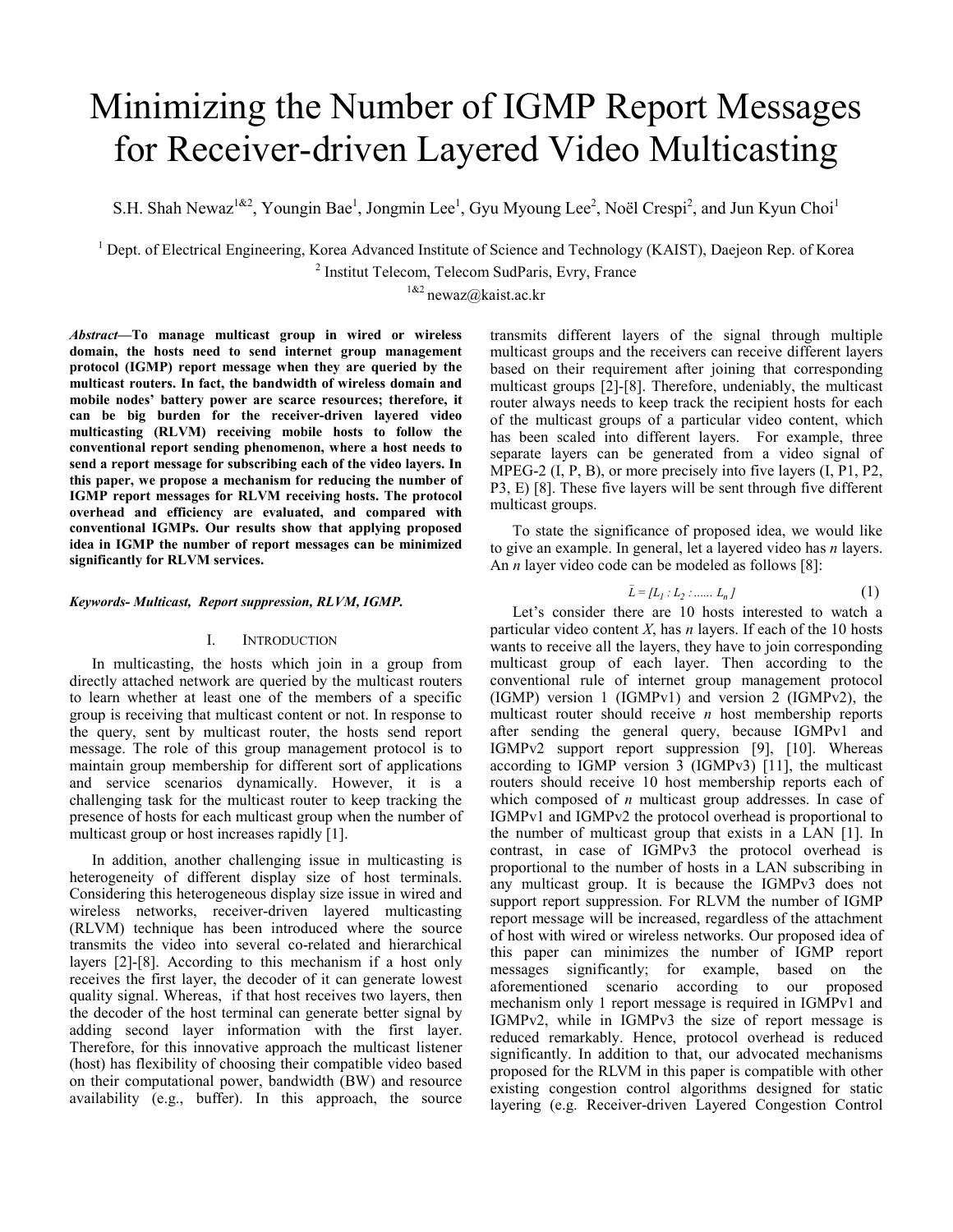(RLC), Fair Layered Increase/ Decreased with Static Layering (FLID-SL)) [6].

Our proposed Number of Report Minimizing (NRM) scheme is tightly related with the concept of RLVM. It is needed to mention that the terms 'host' and 'multicast listener' have been used in this paper interchangeably. Evidently, when number of hosts or groups increases in conventional case, where each of the RLVM multicast groups is separately queried, the protocol overhead increases rapidly. To the best of our knowledge there is no specified recommendation is stated for group management of RLVM. Nevertheless, it has been mentioned clearly that each of the layer of RLVM content is transmitted through separate multicast group in [2]- [8].

The rest of the paper is organized as follows: the section II gives a brief description about the working principle of receiver-driven layered multicasting, IGMP version1, version 2, and version 3. Section III summarizes the proposed idea, simulation is stated in section IV, and finally section V draws the conclusions.

## II. RELATED TECHNOLOGIES

## *A. Receiver-driven Layered Video Multicasting (RLVM)*

In this mechanism a raw video is encoded into several layers: a base layer ( *Layer*0 ) and 2 or 4 enhancement layers [8], [12]. The base layer, which provides basic quality of video, can be decoded independently, while the enhancement layers (i.e., *Layer* 1, *Layer* 2), which are arranged in hierarchical fashion and give progressive refinement, cannot be decoded independently. To decode *Layer*2 successfully, the receiver has to use *Layer*0 and *Layer*1 (see  $L_0$ ,  $L_1$ , and  $L_2$  in Fig.1). For experiencing better video quality, hosts need to subscribe not only base layer  $L_0$  but also enhancement layers such as  $L_1$ ,  $L_2$ , and  $L<sub>3</sub>$  depending on their device's resolution, available network BW, and processing power. For example, if a host has large display size, it can periodically join to enhancement layer until it notices any packet loss. Evidently, when the receiver experiences any packet loss or congestion or insufficient buffer space, it can drop one or more enhancement layers from the top by leaving the corresponding multicast groups [2]-[8], [12].

#### *B. Query and Report Messages of IGMPs*

These three versions of IGMP, which has been specified for wired domain [13], have some similar features. For example, they have similar query and reply model. In a general Query message, the group address field is kept zero, while in the group-specific query the group address field contains group address of that group [10],[11]. In host membership report message, the group address field must contain the group address for which the host is sending the report. The multicast router sends the query messages to the multicast listeners (host) and the listeners send reply message in response to the query. IGMPv1 and IGMPv2 support report suppression mechanism, while the IGMPv3 does not. In IGMPv1, the interested multicast listener sends unsolicited membership message right after it joins in a particular multicast group. This approach reduces join latency. Then again the IGMPv2, is the further improvement over IGMPv1, inherits the attributes of IGMPv1 and incorporates two other messages (i.e., General, and a Group-Specific Query) and two query intervals. However, the general query is same as the IGMPv1. One of the query intervals, which has longer interval, is used for general query, while the shorter query interval is used for Group-Specific Query.

*1) IGMP V1:* The router periodically sends General Group Queries to its attached subnet. When a host wants to join in a specific group, it sends IGMP report to the multicast router or it responds to the queries passively. Basically, in this version there are two mechanisms that help to avoid the implosion of concurrent reports when the host answers the group query. These are: delaying response and suppressing reports [9]. Delaying response means the host should response with delay rather than responding immediately. Report suppression means the host will stop sending the report message when it hears a report from other host joining the same group. In IGMPv1, the host does not send any report message when it leaves that group [9]. After a while the router assumes that the host is no longer listening from that group.

*2) IGMP V2:* Unlike IGMPv1, in IGMPv2 host sends leave group message when it decides to leave the group if it was the last member of that multicast group [10]. The report suppression mechanism is inherited from the IGMPv1 here. It is important to mention here that for IGMPv1 and IGMPv2 have 8 bytes fixed packet size [5].

*3) IGMP V3:* IGMPv3 inherits all the features of IGMPv2 but removes report suppression mechanism. In addition to that, it adds source filtering mechanism [11]. However, in the IGMPv3, the host sends a combined report of multiple groups within a single message [1], [11].

As the number of control message increases the protocol overhead also increases. Indeed, researchers are still thinking about the group management of IGMP in wireless domain. For instance, at present the IETF's Multicast Mobility (MULTIMOB) [13], an active working group, is considering the modification of IGMPv3/multicast listener discovery (MLD); so that these can suit well for the multicast group management in wireless domain.

#### III. PROPOSED SCHEME FOR RLVM

In RLVM, if any host wants to get the topmost layers  $(L_n)$ , obviously the host has to receive all the layers below  $L_n$  for decoding  $L_n$  successfully [2]-[8]. Therefore, based on this working principle of RLVM, for IGMPv1 or IGMPv2 a RLVM recipient host should send the report for only one multicast group which conveys topmost layer for that host at given time unless no similar report for that same multicast group or any report for other multicast groups, through which upper layers of same RLVM content is transmitted, is heard in proposed NRM. For IGMPv3, we propose that each RLVM recipient host should send the report for only one multicast group which conveys topmost layer for that host at a given time among all the received layers of a particular content *X*.

This work was supported by the IT R&D program of MKE/KEIT. [KI001822, Research on Ubiquitous Mobility Management Methods for Higher Service Availability], S.Korea and the DiYSE (Do-it-Yourself Smart Experience), France.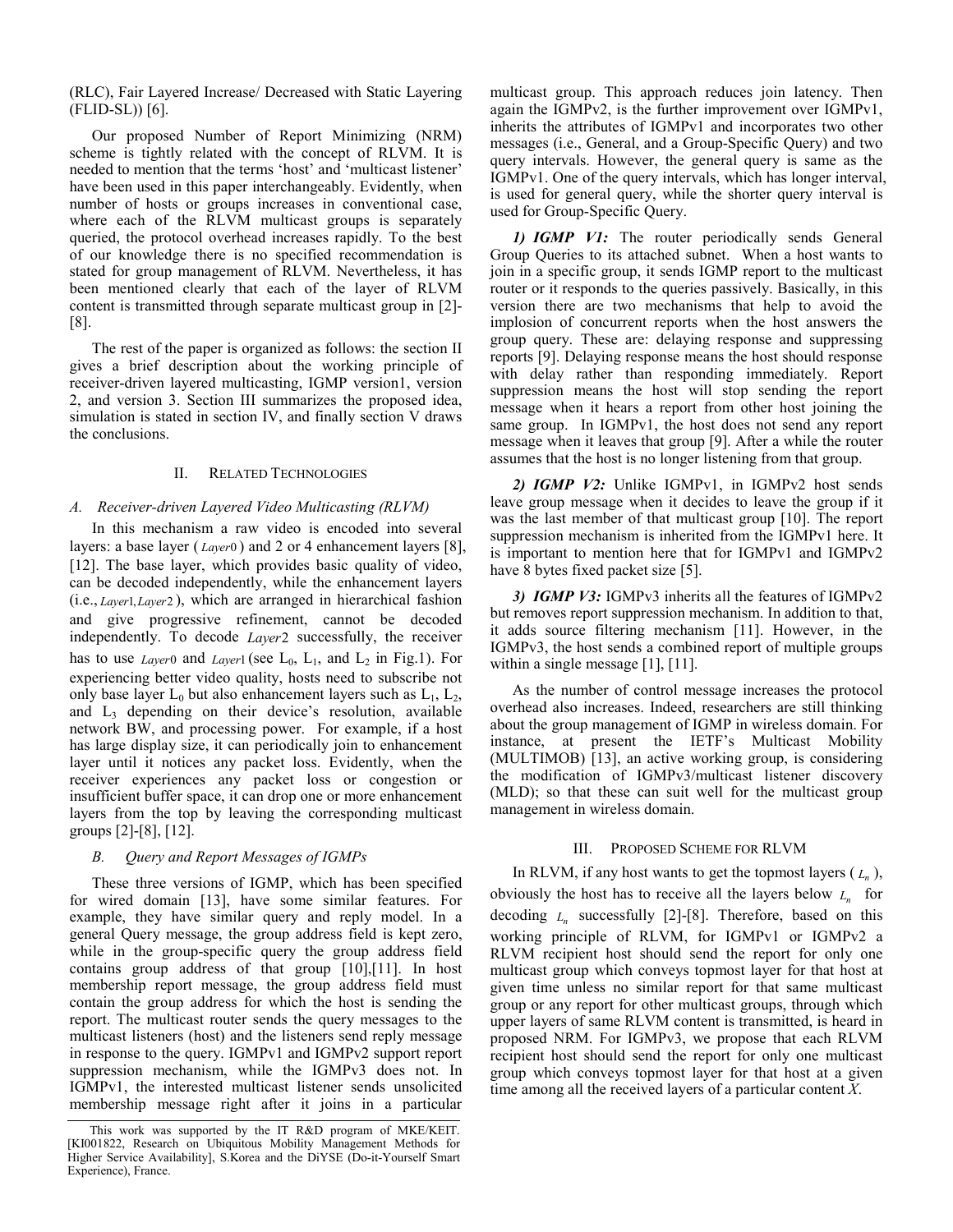

Figure 1. The layered video transission and recption scenario.

Hence at any given time the role of the multicast router, which may be installed inside the wireless base station or a separate node, is to find out the topmost layer having at least one host. We assume that at a given time a source produces 5 layers of content *X* and transmits through 5 different multicasting addresses. Suppose at that time the set  $M_0 = \{q_1, q_2\}$  $q_2, ..., q_m$  is the set of total hosts who join in the multicast group of layer 0 ( $L_0$  *or base layer*), and  $M_1 = \{q_1, q_2, ..., q_n\}$  be the set of total hosts who join in multicast group of layer 1  $(L_1)$ . Similarly, the set  $M_2 = \{q_1, q_2, ..., q_o\}, M_3 = \{q_1, q_2, ..., q_p\},$ *and*  $M_4 = \{q_1, q_2, \dots, q_{r}\}$  be the set of total number of hosts who join in the multicast group of layer 2  $(L_2)$ , layer 3  $(L_3)$ , and layer 4 ( $L_4$ ) of that video content *X* respectively. Where  $m \ge n$  $\geq$  *o*  $\geq$  *p*  $\geq$  *r.* Let's assume that  $G_0$ ,  $G_1$   $G_2$ ,  $G_3$ , and  $G_4$  be the multicast group address for conveying  $L_0, L_1, L_2, L_3$  and  $L_4$  of that video content *X* respectively. Then according to our proposed mechanism, the multicast router should expect report messages from the RLVM hosts based on the algorithm stated in Fig. 2. We further assume that this procedure can be triggered from the host terminals by sending the report for the topmost layer. On the other hand, technically, the multicast routers would understand this intention. It will abstain from sending any group specific query for the layers below the topmost layer as long as it receives the report messages for that layer. For example, at any given time if  $L_4$  is the topmost layer having *r* number of hosts, the set of total number of exempted hosts,  $A$ , of RLVM service for the content  $X$  for IGMPv1 &v2 is given by

$$
A = \left\{ \bigcup_{a=0}^{4} M_a - q_{M_4, i} \right\}
$$

 $In put M_0, M_1, M_2, M_3, M_4;$ If  $((M_0 \cap M_1) \neq \emptyset)$ { If  $((M_0 \cap M_1 \cap M_2) \neq \emptyset)$ { If  $((M_0 \cap M_1 \cap M_2 \cap M_3) \neq \emptyset)$  $\{ \text{ If } ((M_0 \cap M_1 \cap M_2 \cap M_3 \cap M_4) \neq \emptyset)$  ${$ *Expect report for (*  $G<sub>A</sub>$ *)*;  $}$ } Else *expect report for*  $(G, )$ ; } Else *expect report for*  $(G_1)$ ;  $\rightarrow$ Else *expect report for* ( $G_0$ ); Else *expect report for*  $(G_3)$ ;

Figure 2. The process of choosing report expecting multicast group of any layered multicast video content *X* at a multicast router.

Where  $q_{M,i}$  is an entity of set  $M_4$  and for  $0 < i \le r$ ; Note that hosts of  $G_0$  to  $G_3$  can suppress the reports as long as a multicast router receives report for  $G_4$ . When there is no report from  $G_4$ within that Max response time, the router should send group specific query for *G*4 first. Again, if there is no report from *<sup>G</sup>*4 recipient hosts within the Max response time [9]-[11], the router assumes that there is no host listening for *<sup>G</sup>*<sup>4</sup> . In that case, the router should send group specific query for  $G_3$  and starts expecting report for that group.

| <b>TABLE I</b> | . NOTATIONS FOR ALGORITHM EXPLANATION                                                                                                  |
|----------------|----------------------------------------------------------------------------------------------------------------------------------------|
| Variable       | Nomenclature                                                                                                                           |
| $L_{total}$    | Total transmitted layers of content $X$ at a given time                                                                                |
| t              | Max response time                                                                                                                      |
| $P_G^X$        | Multicast group address used for conveying topmost layer of<br>a RLVM content $X$ at a given time                                      |
| $P^X_{_{G_p}}$ | Multicast group address used for conveying penultimate<br>topmost layer of a RLVM content $X$ at a given time                          |
| $G_{Y}$        | The set of multicast group addresses that are used for<br>conveying all the layers of content $X$                                      |
| $g_{X}$        | The multicast group address of the topmost layer among all<br>the receiving layers of content $X$ at host terminal at a given<br>time. |
| $t_1$          | Last member query interval                                                                                                             |
| a              | A multicast packet receiving host                                                                                                      |

 Fig. 3 states how these decisions can be made by multicast routers. In Fig. 4 (a) and (b) we present the algorithm of NRM scheme for IGMPv1&v2 and IGMPv3 respectively. Using these algorithms host terminals can select a multicast group for which they have to send report message and can understand situation when they can suppress the reports for any multicast group.

*While forwarding any RLVM content is true A* = *Get hosts (* $P_G^X$ *)* // get all the list of hosts who listen  $P_G^X$ . *Step 1: While*  $(A \neq \phi)$  *Step 2: For 0 to Max Response Time*   $a = Listen\_report()$  // Listen for reports.  *End of for; If*  $a \in A$  *return to step2*; *Else Group Specific Query for*  $P_G^X$ ; *For*  $(j = L_{total}; j > 0; j)$  *For 0 to t1*  $a = Listen\_report(P_G^X)$  //Listen report for group  $P_G^X$ .  *End of for; If*  $a \in A$  *then return to step2*;  *Else Stop transmitting for*  $P_G^X$  *and reduce j by* 1 *Send Group Specific Query for*  $P_{G_p}^X$  $P_G^X \; = \; P_{_{G_p}}^X$  ;  $A = Get host(P_G^X);$  *End of for;*   $A = \phi$ ;  *End of while; End of while;*

Figure 3. Algorithm for implemneting NRM scheme in multicast routers.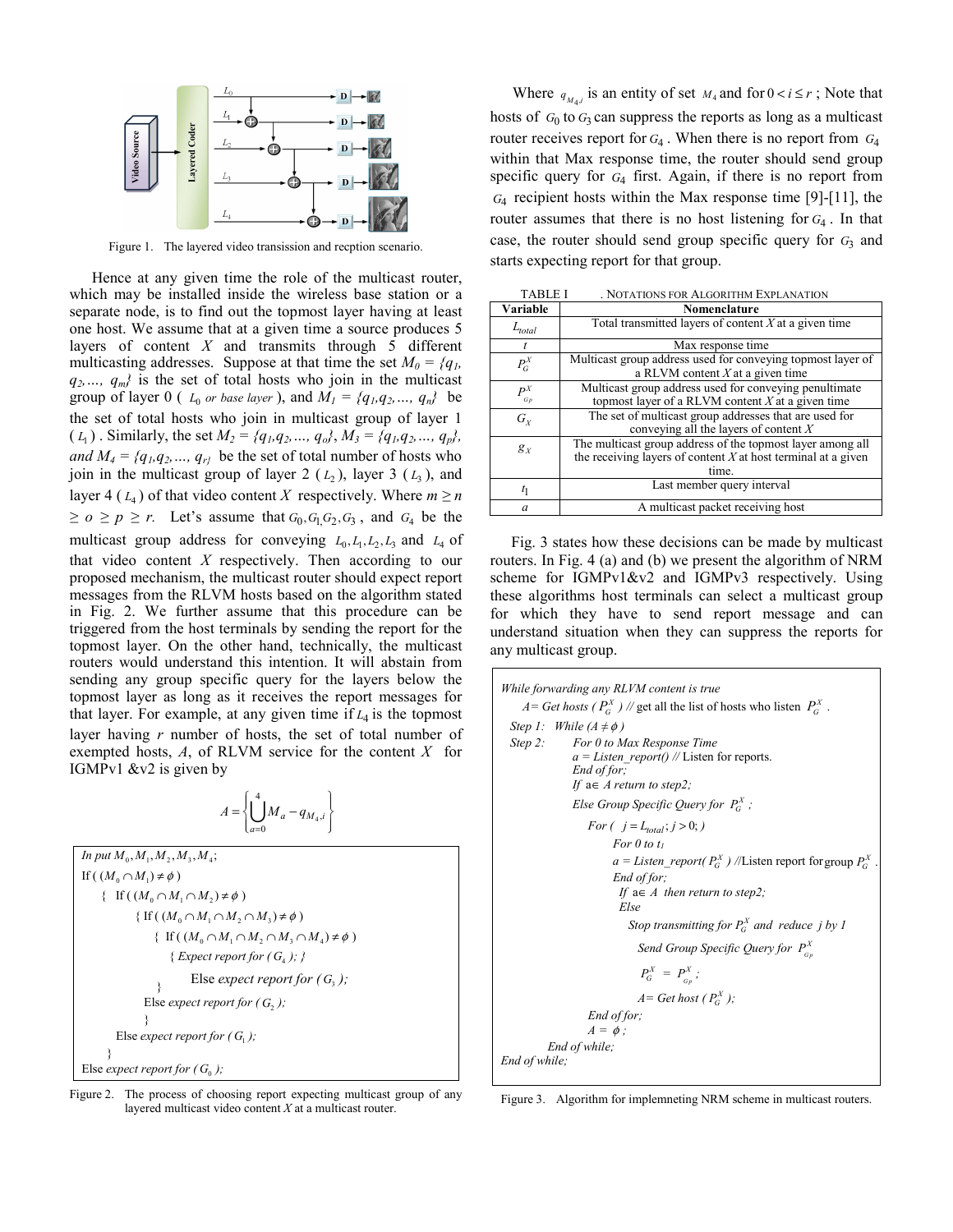```
While receiving any RLVM content is true atIGMPv1or v2 host terminal 
     While receiving from gX is true 
        S = random_time_for( g_X) //Select random time for sending
report for g_X within Max response time.
        For 0 to (S-\Delta t) // \Delta t is very small amount of time.
             G = Listen report(); // Listen report of other hosts. End of for 
        If G is equal g_X or a group address conveys upper layer than
g_X does, then stop sending report for g_X;
        Else send report for g_X;
    End of while; 
End of while; 
                                     (a) 
While receiving any RLVM content is true 
    While receiving from g<sub>x</sub> is true
          Wait until (Max response time - Δt ); 
         Put g<sub>x</sub> in report message; // A report message composed of
several multicast group addresses according to IGMPv3. 
         Send report within max response time; 
   End of while; // Receiving from g<sub>x</sub> can be false when host stop listen
```
from that group. *End of while;* 

**(b)**

Figure 4. Algorithm for implemneting NRM scheme in host terminals, (a) NRM for IGMPv1&v2, (b) NRM for IGMPv3.

#### IV. PERFORMANCE EVALUATION

We compare the proposed NRM scheme with conventional query sending scheme for different versions of IGMP. To examine this, we conducted simulation with our developed C++ simulator. First we analyze protocol overhead for proposed case and conventional case. We are also interested to understand efficiency, which can be defined as follows [5]:

*Efficiency* = 
$$
1 - \left(\frac{protocol overhead using NRM in IGMPv1 \& 2}{protocol overhead in traditional IGMPv1 \& 2}\right)
$$
. (2)

TABLE II *.*NOTATIONS FOR NUMERICAL ANALYSIS

| Variable   | Nomenclature                                          |
|------------|-------------------------------------------------------|
|            | Number of host in a group (group size)                |
|            | Number of layers of a RLVM content                    |
| ΝI         | RLVM contents' percentage in a multicast domain       |
| $(100-NI)$ | Independent video contents' Percentage in a multicast |
|            | domain                                                |

The  $(2)$  is also same for IGMPv3. Similar to  $[1]$ , we assume that there is no loss of report or query messages and no communication delay between multicast router/base station and host. We consider that source can provide maximum 5 layers of multicast packets of a particular video content *X*. Initially, we further consider the number of interested hosts at all the layers of this content  $X$  is equal. Considering the case without source filtering during a refresh period, approximate protocol overhead for IGMPv3 in that attached network can be calculated for conventional case as follows [1]:

$$
P_{IGMPV3} = 8 bytes \times C \times l. \tag{3}
$$

Whereas in the proposed case the protocol overhead of IGMPv3 can be calculated as follows:

$$
P_{IGMPV3}^* = 8bytes \times C.
$$
 (4)

Since the IGMPv1and IGMPv2 support report suppression, the protocol overhead is less in compare to IGMPv3. Then the protocol overhead for IGMPv1 and IGMPv2 approximately can be calculated for conventional case as follows [1]:

$$
P_{IGMPV1\&V2} = 8bytes \times l. \tag{5}
$$

On the other hand, proposed case the protocol overhead for IGMPv1 and IGMPv2 can be calculated as follows:

$$
P_{IGMPV1\&V2} = 8bytes \times 1. \tag{6}
$$

The (6) shows that 8bytes has only multiplied by 1. It is because the report suppression works in IGMPv1 and IGMPv2; therefore, only 1 report message will be sent to the multicast router among the topmost layers recipient hosts.

## *A. Number of Layers of a RLVM Content*

We conducted the experiment to measure the relationship between the number of layers of the content *X* and protocol overhead, keeping the group size same for all layers. Fig. 5 shows the relation between increment of layers of the content *X* and protocol overhead. It states that when the number of layers of a video increases the protocol overhead increases in conventional IGMPv3, while using NRM in IGMPv3 the protocol overhead is invariant. In contrast, by applying NRM in IGMPv1&v2, the protocol overhead also reduces. The Fig. 6 depicts the efficiency for both cases. Using (2) we compare the efficiency for proposed NRM over conventional mechanism. Interestingly, our obtained result shows similar efficiency of NRM over conventional IGMPv1&v2 and IGMPv3.



increment and protocol overhead.



## *B. Group Size*

The Fig.7 shows the relation between the number of hosts in topmost layer and protocol overhead in terms of proposed and conventional case for different versions of IGMP. We consider  $l = 5$  and *C* varies from 0 to 27. It can be observed from this figure that using NRM the protocol overhead can be reduced for IGMPv1&v2. However; even if the number of host increases in topmost layer (number of host increases all the layers) for both conventional and proposed case, the protocol overhead remains constant. It is because IGMPv1 and IGMPv2 both support report suppression. We can also notice the conventional IGMPv3 performs worse. In contrast, proposed NRM performs well.